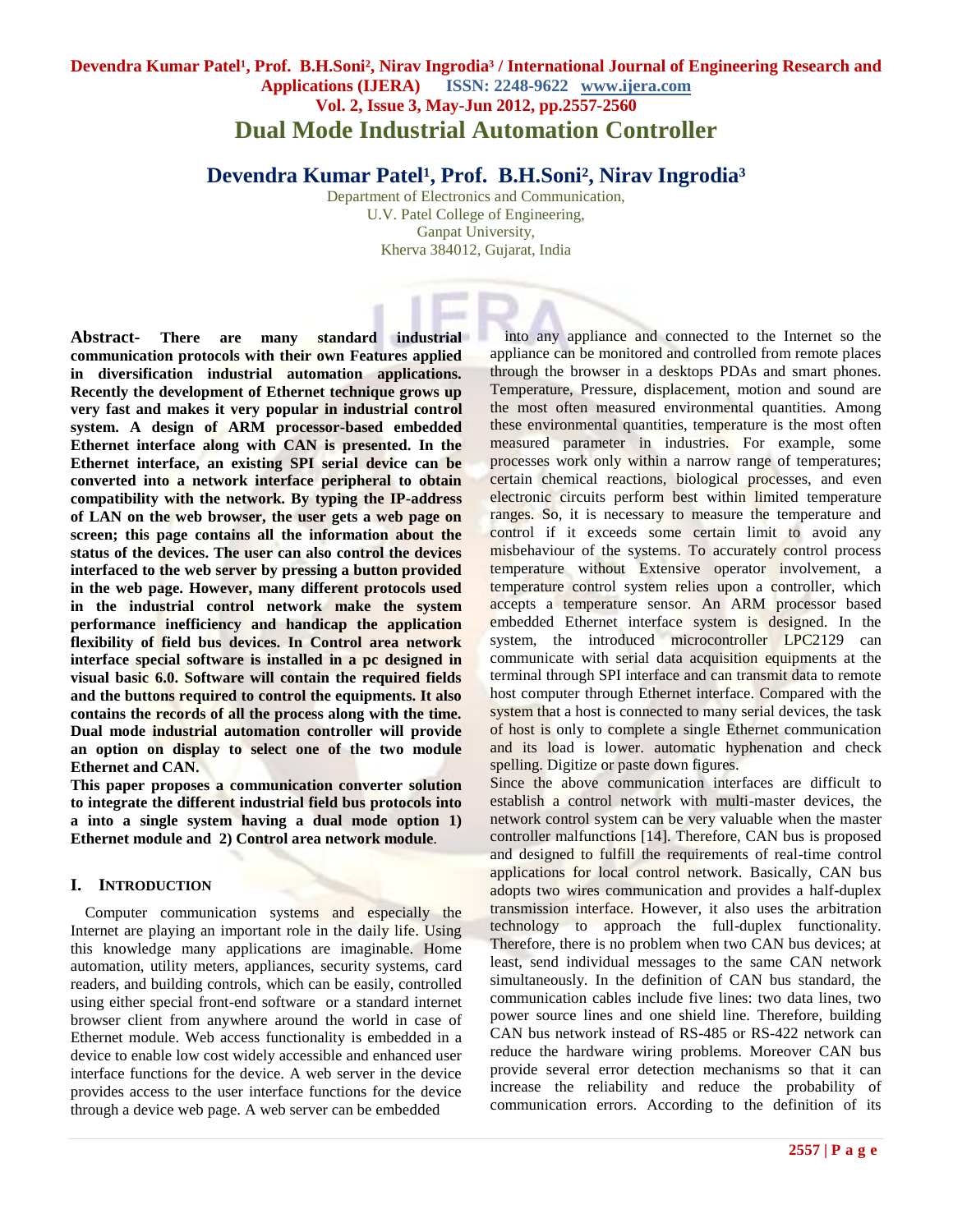### **Devendra Kumar Patel<sup>1</sup>, Prof. B.H.Soni<sup>2</sup>, Nirav Ingrodia<sup>3</sup> / International Journal of Engineering Research and Applications (IJERA) ISSN: 2248-9622 www.ijera.com Vol. 2, Issue 3, May-Jun 2012, pp.2557-2560**

application layers, CAN network supports on-line update of the network status for a CAN device and dynamically expands the amounts of devices within the control network. Therefore, it is usually called as an intelligent filed bus. Besides, its maximum transmission speed is up to 1 Mbps, and its maximum transmission length is

about 5 km [14].

### **II. SYSTEM DESIGN**

Many embedded systems have substantially different designs according to their functions and utilities. In the design, structured modular design methods adopted and the system is mainly composed of SPI communication module, processor module and Ethernet interface module, as shown in Fig. 1. The figure shows that the typical architecture of an embedded Ethernet monitor and control using web browser architecture CAN interfacing. Here all the devices are connected to the processor and the ADC converters are used to convert analog data into digital data. Serial communication is done in between processor and Ethernet controller CS 8900A.It is connected to LAN cable through RJ 45 registered jack and the whole device is connected to remote PC through internet .software is to be install in computer to use CAN module. Fig. 1.



### *A. LPC2129 Processor*

LPC2129is a microcontroller which is based on a supporting embedded tracking 32bit ARM7TDMI-STM CPU and real-time simulation, with a high-speed Flash memory of 256KBembedded,

make the 32 bit code to run in the maximum clock rate. part features of lpc2129, Four channel 10-bit A/D converter with conversion time as low as 2.44 .

Two 32bit timer/counter (with 4 ways to capture and 4 comparison channels) and PWM unit (6 output roads) and watchdog. Real-time clock has independent power source and clock source, and in power saving mode, it dramatically reduced energy consumption. Several serial interface, include two 16C550 industrial standard UART, two high-speed I2C interface (400kbit/s) SPITM and SSPC (with buffer function, the data length variable). Vector interrupt controller. It can be configurable priority and vector address. The scope of crystal frequency within the piece 1~30MHz. Two low power consumption patterns free and power down. The CPU operating voltage range 3.0~3.6V (3.3v+/-10%). I/O port can with stand the maximum voltage of 5v. It is applied in industrial control, medical systems, POS machines, communication gateways, embedded software modern aspects.

### *B. Control Area Network*

The CAN bus (Controller Area Networking) was defined in the late 1980 by Bosch, initially for use in automotive applications. It has been found to be very useful in a wide variety distributed industrial systems as it has the following characteristics:

- Uses a single terminated twisted pair cable
- Is multi master
- Maximum Signal frequency used is 1 Mbit/sec
- Length is typically 40M at 1Mbit/sec up to 10KM at 5Kbits/sec
- Has high reliability with extensive error checking
- Typical maximum data rate achievable is 40KBytes/sec
- Maximum latency of high priority message <120 µsec at 1Mbit/sec

CAN is unusual in that the entities on the network, called nodes, are not given specific addresses. Instead, it is the messages themselves that have an identifier which also determines the messages' priority. Nodes then depending on their function transmit specific messages and look for specific message. For this reason there is no theoretical limit to the number of nodes although in practice it is ~64.

Two specifications are in use:

- 2.0A sometimes known as Basic or Standard CAN with 11 bit message identifiers which was originally specified to operated at a maximum frequency of 250Kbit/sec - ISO11519.
- 2.0B known as Full CAN or extended frame CAN with 29 bit message identifier which can be used at up to 1Mbit/sec - ISO 11898.
- *A. Nuts and Bolts*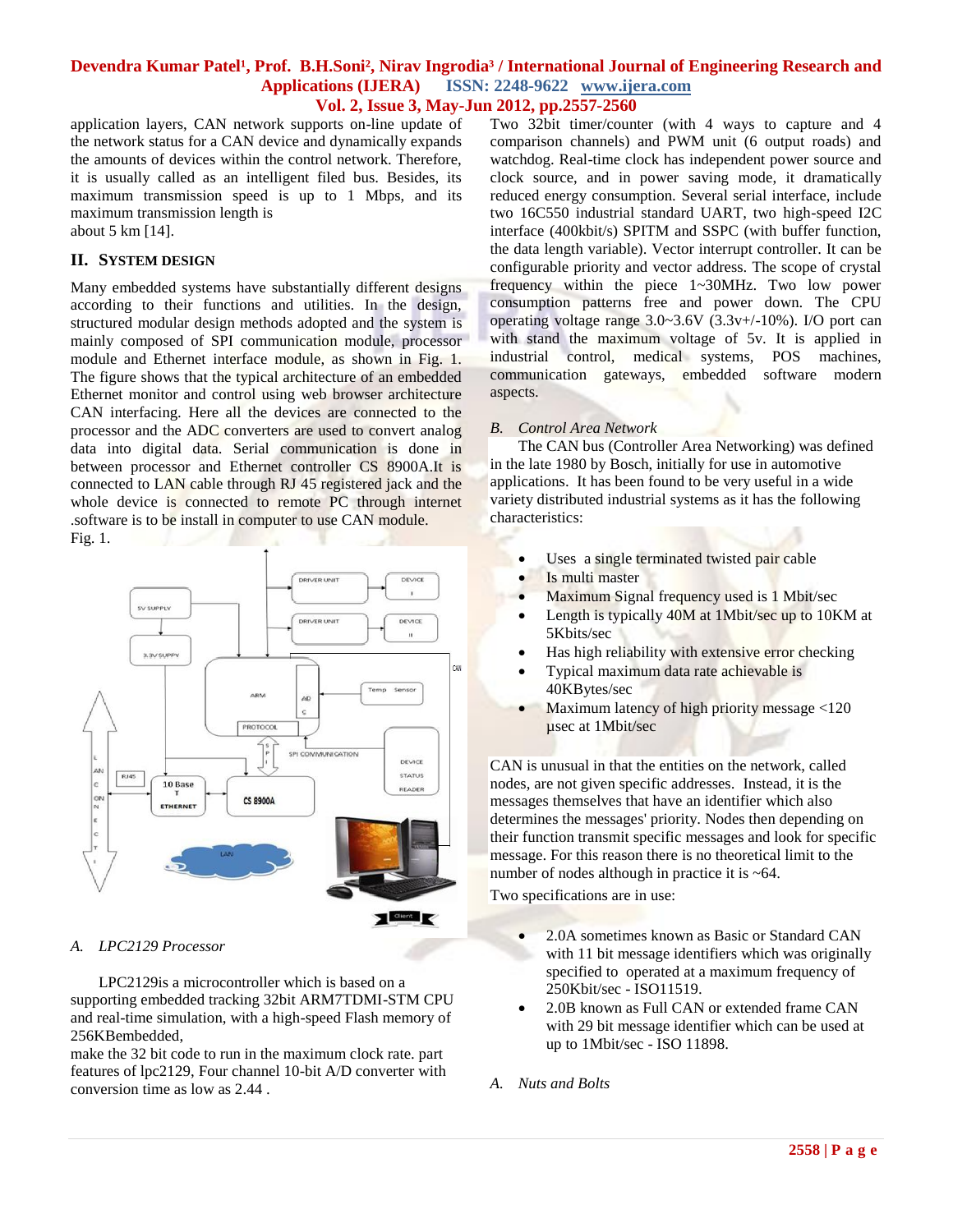### **Devendra Kumar Patel<sup>1</sup>, Prof. B.H.Soni<sup>2</sup>, Nirav Ingrodia<sup>3</sup> / International Journal of Engineering Research and Applications (IJERA) ISSN: 2248-9622 www.ijera.com Vol. 2, Issue 3, May-Jun 2012, pp.2557-2560**

From the systems and design viewpoint the detailed management of sending and receiving CAN messages will normally be done by dedicated hardware, on or off chip, (e.g. SJA1000) but an overview of these functions will be useful in order to design, setup and control a CAN system.

#### *B. Signal Characteristics*

CAN may be implemented over a number of physical media so long as the drivers are open-collector and each node can hear itself and others while transmitting (this is necessary for its message priority and error handling mechanisms). The most common media is a twisted pair 5v differential signal which will allow operations in high noise environments and with the right drivers will work even if one of the wires is open circuit. A number of transceiver chips are available the most popular probably being the Philips 82C251 as well as the TJA1040.

When running Full CAN (ISO 11898-2) at its higher speeds it is necessary to terminate the bus at both ends with 120 Ohms. The resistors are not only there to prevent reflections but also to unload the open collector transceiver drivers. We recommend that you terminate the bus correctly in all circumstances.



## **III. SOFTWARE DESIGN**

In order to transmit the data from SPI serial to Ethernet, two system tasks are established in OS  $\mu$ C / OS-II. One is to receive front-end data through SPI interface and the other is to transmit data to Ethernet.

### *A. SPI receiving task*

.

For the case that the data are transmit to Ethernet, the data which have been arrived at SPI port are stored into SPI sending buffer and packaged according to TCP/IP protocol and then are added IP and UDP message head on the condition that the PC with SPI interface is set to SPI slave mode and the SPI interface is enabled. At last, the converted data are sent to the host through the corresponding UDP port.

### *B. Ethernet receiving task*

In the Ethernet task, in order to receive the data from Ethernet in the system, the local IP address and subnet mask must be set firstly, and the appropriate UDP port is opened to monitor whether there are data in UDP port. As UDP packet,

the data which have been reached the UDP port, are analysed according to TCP/IP protocol and then stored into SPI receiving buffer. At last, the analysed data are sent to the SPI serial device through SPI interface driver. In the process above, an infinite loop is used .

### *C. CAN*

CAN arm 7 ic already contain 2 advance CAN channels this all create a master module.that is directly connected to the slave module. Each equipment is connected to the slave module this different slave modules connected to the slave module. Specially designed software in visual basic 6.0 receive data through rs 232 cable that is connected to the master circuit.software in vb sends the commands to master circuit which then sends commands to the slave circuit

#### Advantages And future implementation

As the system is dual mode there is several advantages compared to the other controlling circuits As the whole system is designed using the arm controller..The main advantage is low cost which is the most required part of the industries. Another advantage is that as by implementing this system manual and labor work will decrease. Which in turn decrease the labor cost. Further it increases the accuracy and precision. future plan on this system is to make system more reliable and providing more features to the user by providing the facilities of data backup .memory card or usb interface.

### **ACKNOWLEDGMENT**

## **REFERENCES**

- [1] Arul Prabahar A, Brahmanandha Prabhu, **"**Development of a Distributed Data Collection System based on Embedded Ethernet" 978-1-4244-9799- 71111\$26.00 ©2011 IEEE.
- [2]. Hua Fu, Tao Wang, Cui Yang. Gas monitoring system based on ARM and information fusion [J]. Application of electronic technique. 2009(11) 39-42.
- [3] CHEN Guo-ju, "Design of a monitoring system based on ARM and Etherne applied to AC motors," Journal of Nanjing Institute of Technology (Natural Science Edition), Magn. China, vol.7 (2), pp.46- 51, Jun. 2009.
- [4] YU Cheng-bo, LIU Jie, and TAO Hong-yan, "Reseach on remote monitor technology of equipment," Information and Control, Magn. China, vol.31 (3), pp.236-240, June 2002.
- [5] Tao Lin ,Hai Zhao ,Jiyong Wang ,Guangjie Han and Jindong Wang ,"An Embedded Web Server for Equipment ",School of Information Science & Engineering, Northeastern University, Shenyang, Liaoning, China.
- [6] B. Rajesh Kumar*, Member, IEEE*, K. Sridharan*, Senior Member, IEEE*, and K. Srinivasan,"The Design and